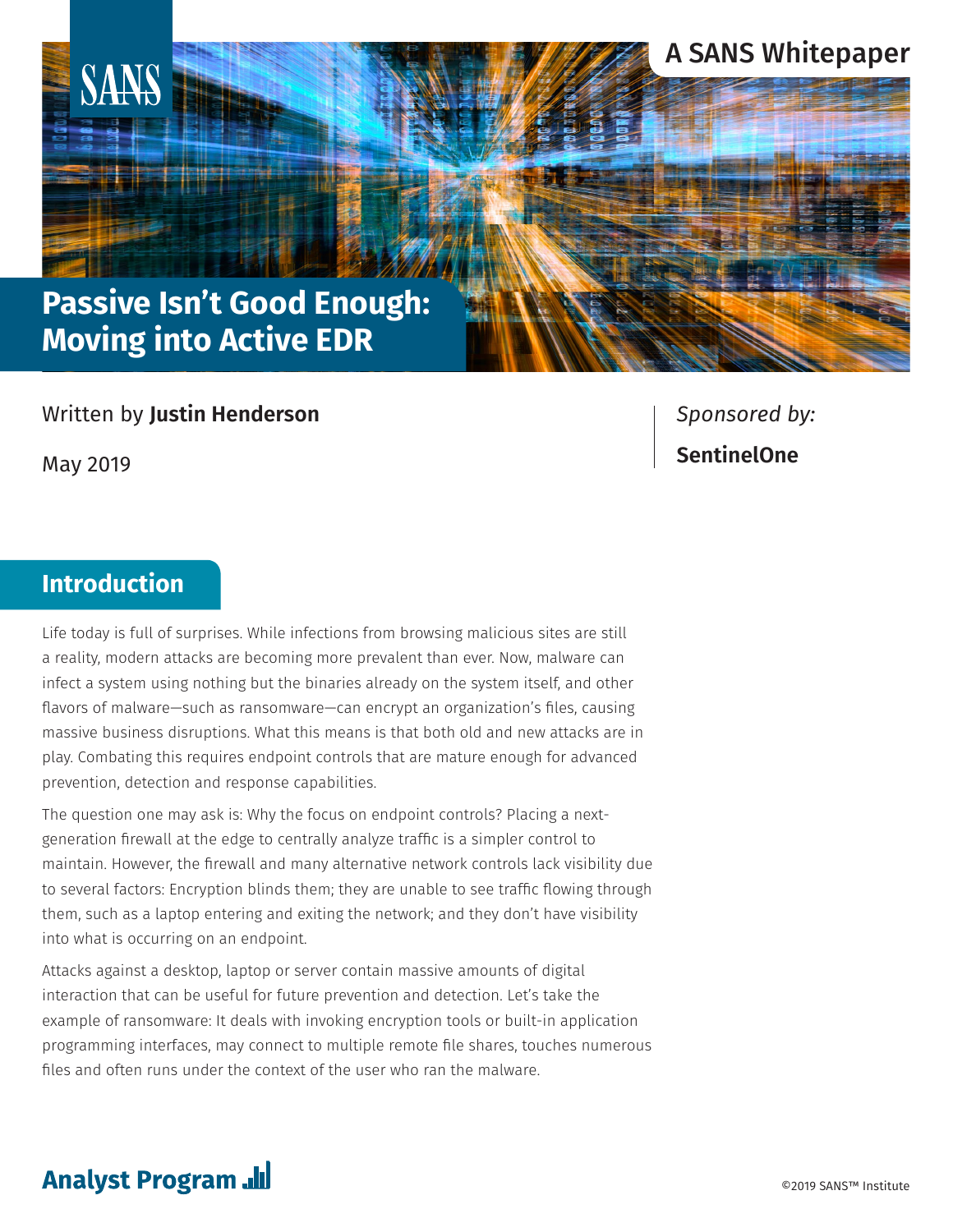Given the challenges posed by modern-day attacks, organizations need to identify a holistic endpoint solution that provides modern detection and prevention capabilities. To that end, we look beyond traditional endpoint detection and response (EDR) and endpoint protection platforms (EPP) to evaluate and consider implementation of Active EDR solutions. Active EDR provides enterprise scalability with the ability to provide real-time detection, response and prevention controls without the massive labor and performance overhead common to both EDR and EPP.

To help organizations identify the appropriate modern endpoint security controls, this paper will provide:

- A better understanding of EDR and EPP controls
- Capabilities to look for in selecting an effective endpoint security solution
- Information on why endpoint controls are necessary
- How to factor in staff when considering a solutions implementation
- How to justify moving to a new endpoint solution

#### **The State of EDR and EPP**

Modern malware is sophisticated and constantly changing. Fortunately, plenty of products provide detection capabilities to keep up with the constant changes. One of the predominant solutions is endpoint detection and response. An EDR solution focuses on all the various areas of digital interaction that occur within an endpoint operating system. The analysis of networking, process creation and termination, DLL injection and more means EDR comes with substantial visibility. The goal of an EDR solution is to detect anomalous activity at scale. However, not all EDR solutions are equal. There are many vendor variations of EDR, some with major problems. As you evaluate tools, consider the following:

- Signature-based EDR solutions are more akin to traditional antivirus with better logging. They do not handle new attacker techniques or malware because their rule sets are too specific and lack behavioral context.
- Cloud-based EDR solutions often perform analysis in the cloud, resulting in delays and end users having to wait to perform tasks. This means prevention and detection capabilities are not performed in real time.

*For any EDR solution, the most important consideration is how much time and staff are necessary to analyze anomalies.*

- Internally deployed EDR solutions require planning for future growth. EDR involves a massive amount of endpoint data and must be able to scale as assets are added.
- For any EDR solution, the most important consideration is how much time and staff are necessary to analyze anomalies. It is common for an organization to purchase an EDR solution only to find out it cannot maintain or use it due to staffing limitations.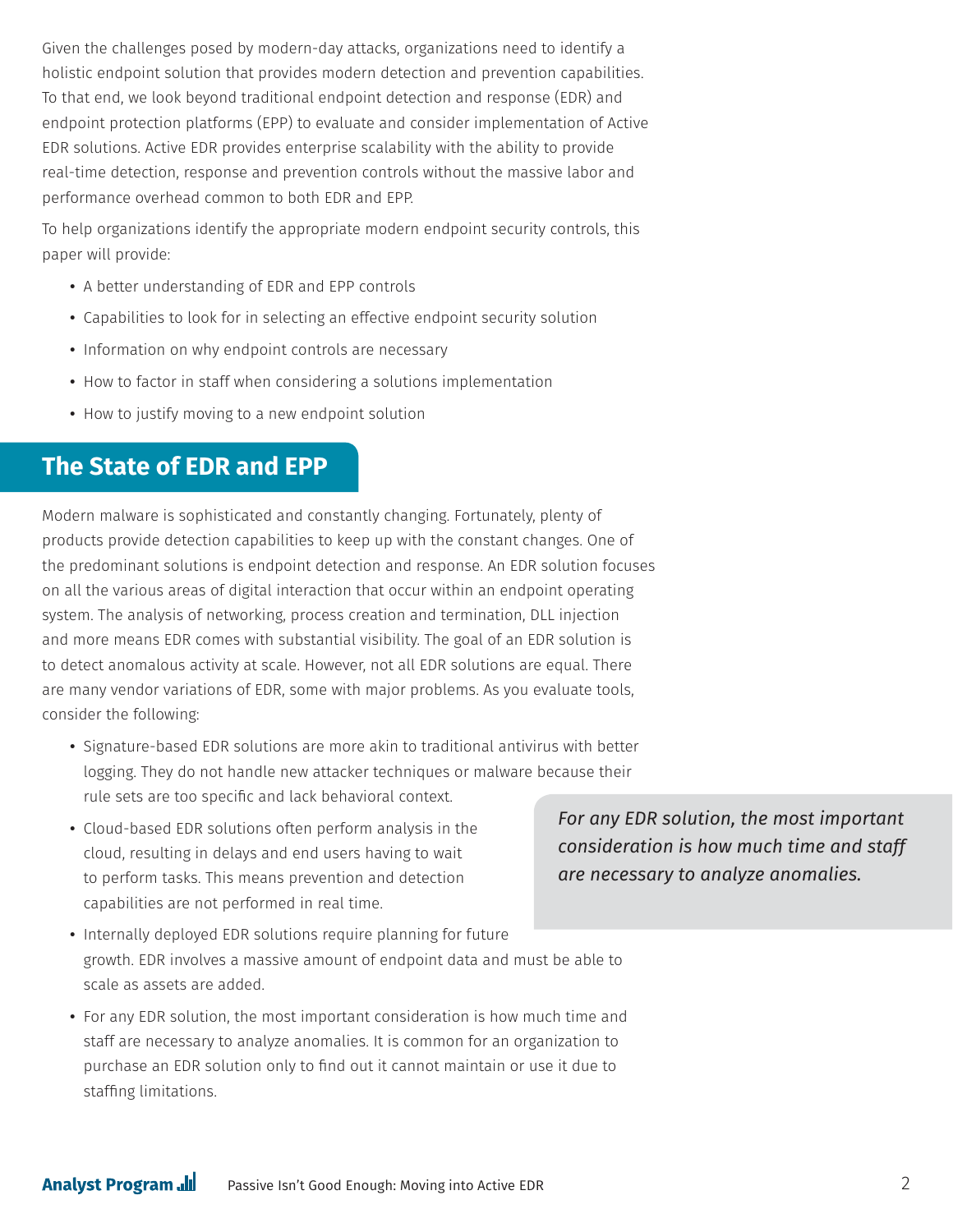While advanced detection capabilities are necessary for today's environment, many organizations ignore solutions such as EDR or SIEM in favor of prevention-oriented solutions such as EPP. The mindset is that it is better to prevent an attack rather than detect it, so it is best to place more priority on prevention controls. Thus, EPP technologies focus on advancements in prevention beyond signature-based controls.

For example, EPP solutions often include capabilities such as threat intelligence, sandboxing and behavior analytics using various applied data science. Oddly enough, the same techniques can be found in EDR platforms, but the use case is different. EPP uses the data to identify and block activity that is highly anomalous. EDR can block activity but tends to place more emphasis on reporting activity that is anomalous based on different severity levels. As with EDR, there are many vendor variations of EPP. The following are some areas to be cautious of when choosing an EPP solution:

- Some EPP solutions still focus heavily on signature-based controls. Threat intelligence, while important, still leans toward signature-based identification.
- Other EPP solutions are rebranded traditional technologies like antivirus, hostbased intrusion prevention and application whitelisting combined together.
- Not all EPP products have the same capabilities. Some have little to no support for detecting modern attacks. For example:
	- **Memory resident attacks—**Some EPP products cannot analyze memory or have the capability turned off by default.
	- **Live-off-the-land attacks—**Operating systems have tools such as PowerShell available, and malware can use the built-in tool. Some EPP products ignore existing operating system binaries and capabilities.
- Many EPP solutions tout advanced prevention capabilities yet do not support key monitoring integrations such as integrating with Microsoft's Antimalware Scan Interface. In this case, vendors are either reinventing the wheel or likely missing visibility into certain attack methodologies.
- Prevention ultimately fails. Detection is critical, and a response is vital.

To be clear, traditional defenses like antivirus are completely insufficient today. EDR and EPP are better equipped to deal with modern attacks, but both have key flaws. Instead, a combination of the two, with emphasis on better handling large-scale data, is necessary. Gartner correctly states in "The Evolution of Endpoint Protection" that a convergence of EDR and EPP is necessary and a natural progression.1 Vendors are now in a race to successfully converge EDR and EPP solutions into a single effective product, resulting in multiple in-between product states and variations.

<sup>1</sup> "The Evolution of Endpoint Protectio[n," www.gartner.com/imagesrv/media-products/pdf/symantec/symantec-1-4SNI36O.pdf?es\\_p=6816496](https://www.gartner.com/imagesrv/media-products/pdf/symantec/symantec-1-4SNI36O.pdf?es_p=6816496)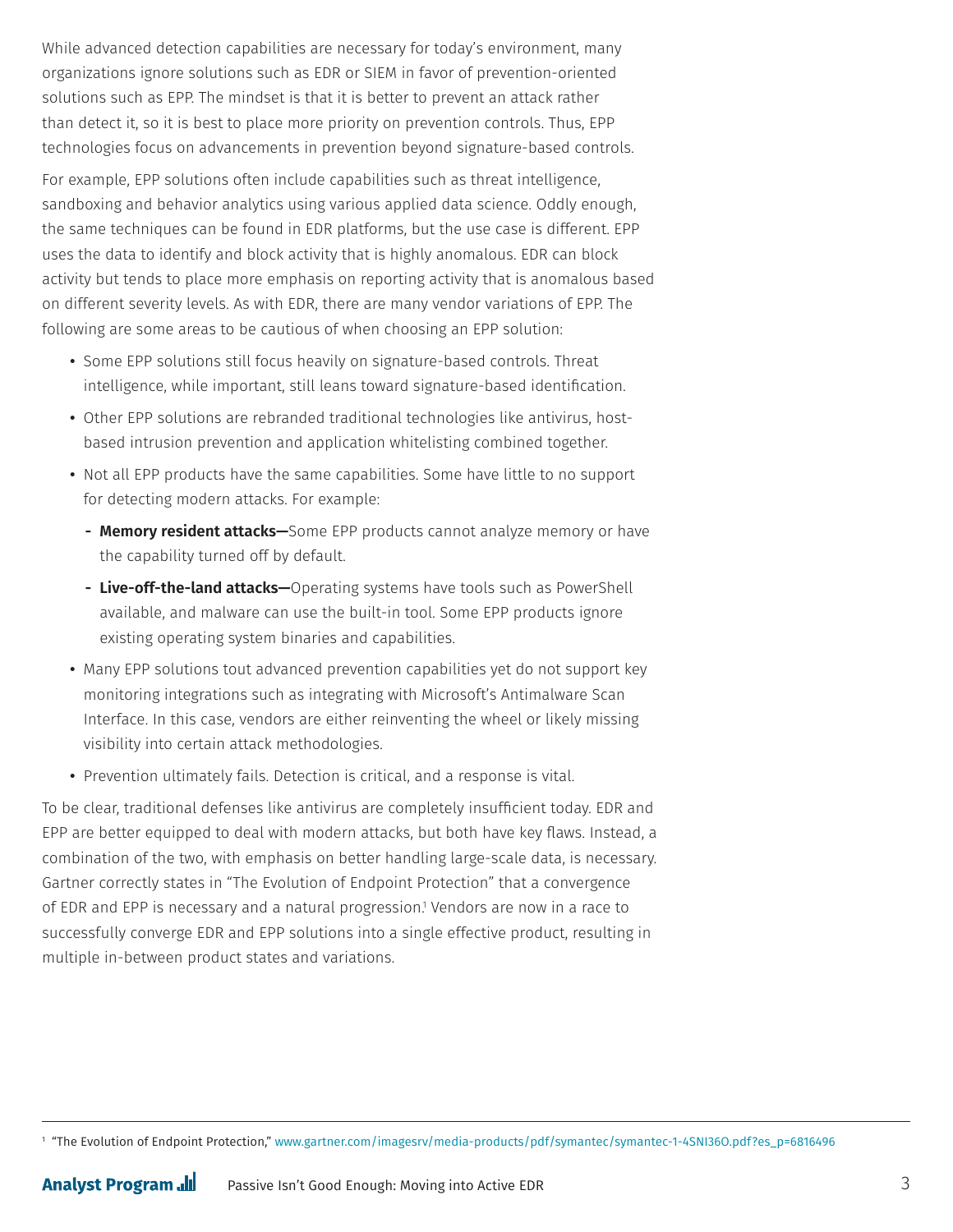### **Detection at Scale**

Detection is one of the most important capabilities an organization can have. EDR solutions attempt to provide detection capabilities by analyzing data and generating anomalies. With all the endpoint visibility tools and analytics available, these anomalies often identify incidents and malware. But is the implementation of an EDR solution enough to generate tons of meaningful anomaly detection? Take a moment and think about these next statements. EDR solutions commonly generate so many alerts that organizations do not have enough staff to analyze each anomaly. If an anomaly detects an attack but no one has time to review it, respond to it and remove the threat, we would argue that the organization has only the potential for detection. Not good enough!

Active EDR solutions focus on detection that enables a response. Instead of identifying a bunch of anomalies that lack context and require massive labor investments, an Active EDR solution focuses on providing effective and actionable detection capabilities. Detection with Active EDR delivers:

- Real-time endpoint analytics
- Anomalies with context
- A story on what happens within the endpoint
- Actionable data ready for human consumption

To achieve the above points, EDR must evolve into Active EDR. This evolution requires changing focus and how we think of endpoint security. Pushing endpoint data to a cloud solution or even an internal centralized system to apply data analytics means a delay in detection, which can result in a lack of data due to network issues. Instead, analytics need to be completed in real time. With Active EDR, the endpoint is now the active asset potentially running malicious code. The same endpoint has full visibility and can apply data analytics locally. The analytics can and should include applied data science, such as machine learning and artificial intelligence, to automatically identify features that indicate normal versus potentially malicious or unauthorized. While data science is often thought of as requiring massive computing power and supervised learning through large data sets, the truth is that there are many methods of applying data science in real time with minimal performance overhead.

To simplify an understanding of what local data analytics is doing, consider the Windows process **svchost.exe**. Under normal conditions, the **svchost.exe** process has the following traits:

- It is always created from the parent process of **services.exe**.
- Multiple instances of **svchost.exe** run concurrently.
- Each instance comes from the binary at **%SystemRoot%\system32\svchost.exe**.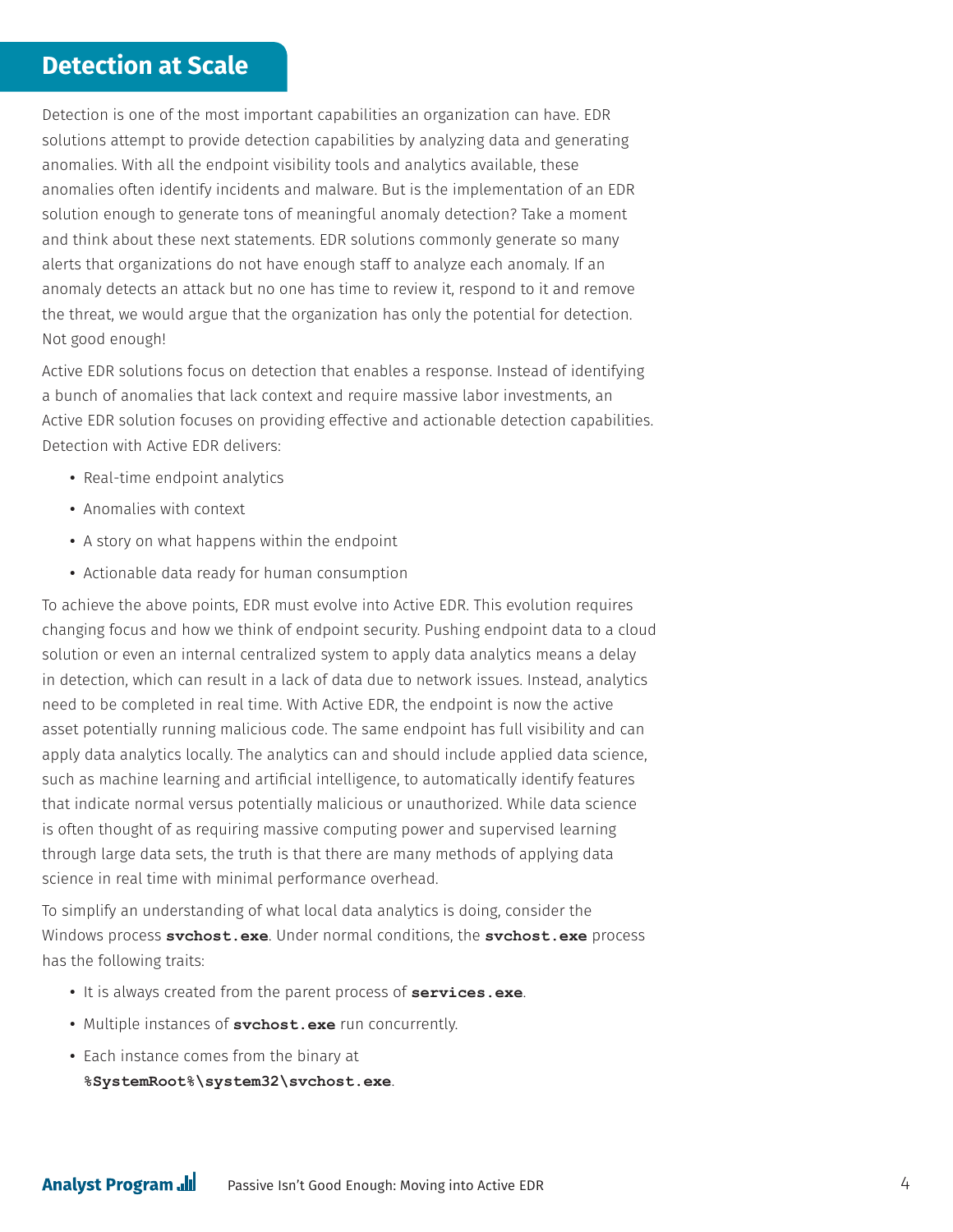Malware likes to hide in plain sight. Therefore, malware may create a **svchost.exe** binary that breaks some of the normal conditions. If an analyst knows and understands the normal use of **svchost.exe**, then he or she can identify the anomaly. The example of **svchost.exe** is an easy use case because it is a documented Windows binary. But what about all the undocumented binaries? With local data analytics, an Active EDR platform can automatically identify anomalies based on learned behaviors. The difference between EDR and Active EDR is that Active EDR not only finds these kinds of anomalies but also automates the analysis of the anomaly.

The result for Active EDR is an anomaly that has been pre-analyzed and tells a complete story. So, instead of generating an anomaly that notes **svchost.exe** is running under an unusual parent process, an Active EDR solution analyzes surrounding data, including information on the parent process, the user account involved, related network connections, DNS cache information and anything else related to the anomaly, to determine whether the anomaly is malicious.

*The difference between EDR and Active EDR is that Active EDR not only finds these kinds of anomalies but also automates the analysis of the anomaly.*

Consider the following sequence of events:

- An end user receives an email with a malicious Microsoft Word document.
- The end user opens the Word document.
- Microsoft Word launches a macro that invokes PowerShell.
- PowerShell then makes an external connection to an attacker-controlled server.
- The malware uses the connection for command-and-control activities.

With traditional EDR, an anomaly would show that Microsoft Word is involved with an unusual macro call to PowerShell. The anomaly sits in a queue waiting for an analyst to see it and investigate why Microsoft Word made a call to PowerShell.

With Active EDR, the results are significantly different. This time, the anomaly contains associated information, such as where the PowerShell code made network connections (including the IP address and domain name), where the document originated, and the email used to access the initial attachment. From an analysis comparison, the Active EDR anomaly provides context and a full story from which analysts can make appropriate responses.

Consider how much time these two anomalies would take to analyze. The first one only tells an analyst that Microsoft Word launched PowerShell. A skilled analyst would take this and begin trying to answer basic questions. Is this malicious? Did PowerShell make any network connections? Where did this document come from? In this author's experience, the investigation of these questions would take an analyst between 15 and 60 minutes.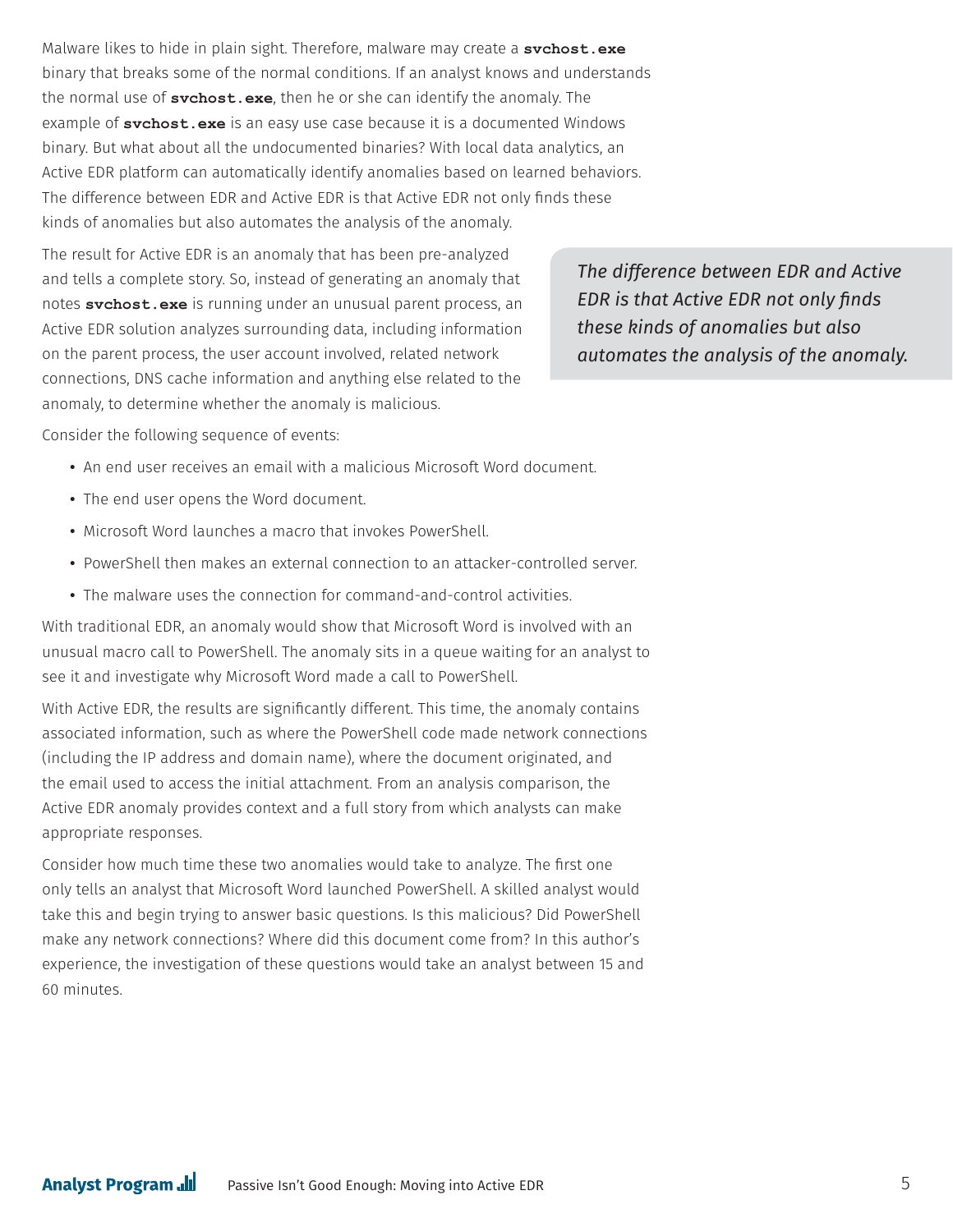The Active EDR anomaly provides analysis as part of the anomaly. Again based on this author's experience, the investigation for the Active EDR anomaly would take between five and 15 minutes. Figure 1 shows a best- and worst-case scenario time comparison for investigating the PowerShell from Microsoft Word anomalies between EDR and Active EDR.

Now take this timing and multiply it by the number of anomalies generated in a day. The number of anomalies varies from a few a day to as many as hundreds or thousands. Figure 2 shows the impact of investigating 50 to 200 anomalies.

**Investigation Time in Minutes** 60 40 20  $\Omega$ **EDR Active EDR Average** Best-Case Scenario Worst-Case Scenario

For 50 anomalies a day, EDR would require between 13 to 50 hours to investigate. In labor, this would be two to six full-time analysts. Under Active EDR, this changes to

between four and 13 hours to investigate, or one to two fulltime analysts.

Based on these numbers, a major benefit of Active EDR is that it provides enough context that analysts can keep up with the anomalies it generates. In truth, the above analysis doesn't provide the whole picture. Under Active EDR, the context and story would be used for both presenting actionable data and



eliminating false positives. The end result is that Active EDR not only makes it quicker to analyze anomalies, but also reduces the number of anomalies to analyze. This translates into Active EDR providing true detection capabilities.

*Figure 2. Comparison Time of 50 to 200 Anomalies*

*Figure 1. Investigation Time of EDR* 

*Compared with Active EDR*

#### **TAKEAWAY**

When investigating traditional EDR, it is important to calculate how much staff time the solution requires. Failure to do so results in a detection capability that does not provide detection. Active EDR reduces the staff time required, eliminates false positives and reduces the number of anomalies the staff needs to investigate. It truly does provide detection at all levels.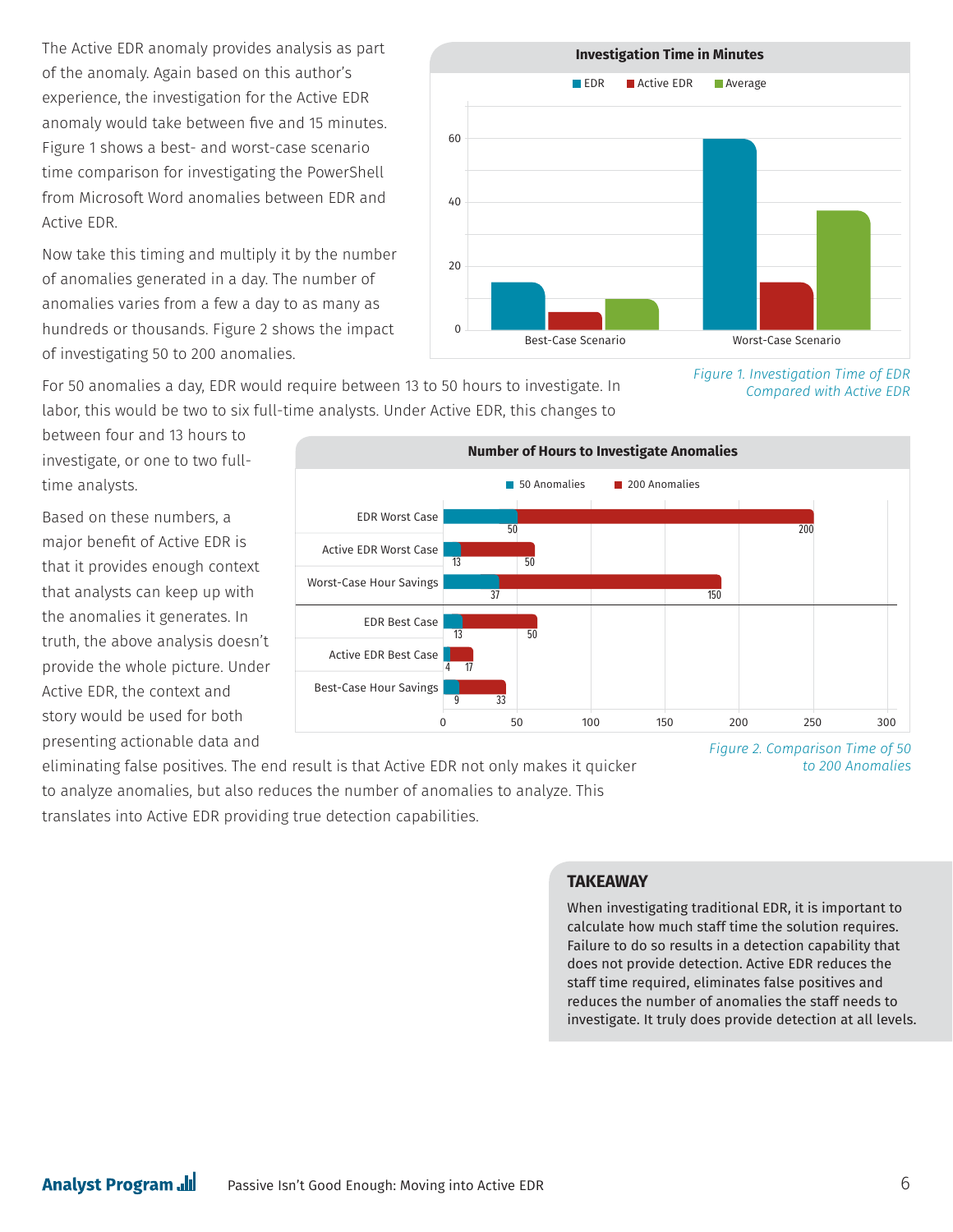#### **Detection Meets Prevention**

Active EDR provides scalable, actionable detection against modern threats, and organizations can benefit greatly from it. However, that's not the only advantage Active EDR provides. Active EDR also offers sophisticated prevention capabilities even beyond EPP or prevention-based EDR solutions. The difference again lies with the scope of the analysis. Commonly EPP and EDR solutions do the following:

- Perform file-based analysis of malware
- Scan memory against known bad signatures or reputation-based scores
- Send binaries or commands to a cloud system or centralized server for analysis
- Use multiple solutions, such as antivirus, host-based intrusion prevention and application whitelisting, and then combine logic centrally

Prevention technologies that do not perform behavior analytics will fail to prevent unauthorized activity due to being too black and white. Simple allow or block rules are insufficient when data governance and access dictate flexibility. To add behavior analytics, products often stream endpoint data to a cloud solution. Organizations are told the cloud is bigger and better, but that is not always the case. Endpoint solutions generate enormous amounts of data. Streaming data for hundreds, thousands or more endpoints takes time and a good chunk of network bandwidth. Moreover, sending data to a centralized system results in poor performance or downtime for end users. With many solutions, either a system allows unknown code to launch and potentially cause an infection or an end user must wait for central analysis to complete.

With Active EDR, the same data analytics that generates story-driven anomalies also prevents unauthorized activity. By applying analytics directly on the endpoint, prevention controls gain the following benefits:

- Real-time blocking
- Advanced decision-making via artificial intelligence
- Context behind why something is blocked
- Response capabilities beyond a single endpoint

Consider the previous attack scenario involving Microsoft Word and PowerShell. If the same attack scenario were attempted under an Active EDR solution, it is likely that Active EDR would prevent the attempt to launch PowerShell code from Microsoft

Word. The decision to block PowerShell would include whether it was because of the type of code PowerShell attempted to run or because Microsoft Word should not be launching PowerShell based on analysis of the day-to-day use of the computer. Also, additional context, such as where the Microsoft Word document came from and the user's context, would be included in the block event. Based on that analysis and context, Active EDR would successfully block the malicious code and notify the organization with full details on why the code was blocked and the story of what happened.

#### **TAKEAWAY**

In the case of prevention controls, Active EDR's behavior analytics increases the prevention capabilities and provides the context behind why something is blocked. The labor savings and accuracy of contextdriven controls result in organizations spending less time tuning a prevention control as well as less time investigating a blocked event. This translates to better prevention capabilities, greater context and a storyline on why a potential threat is stopped.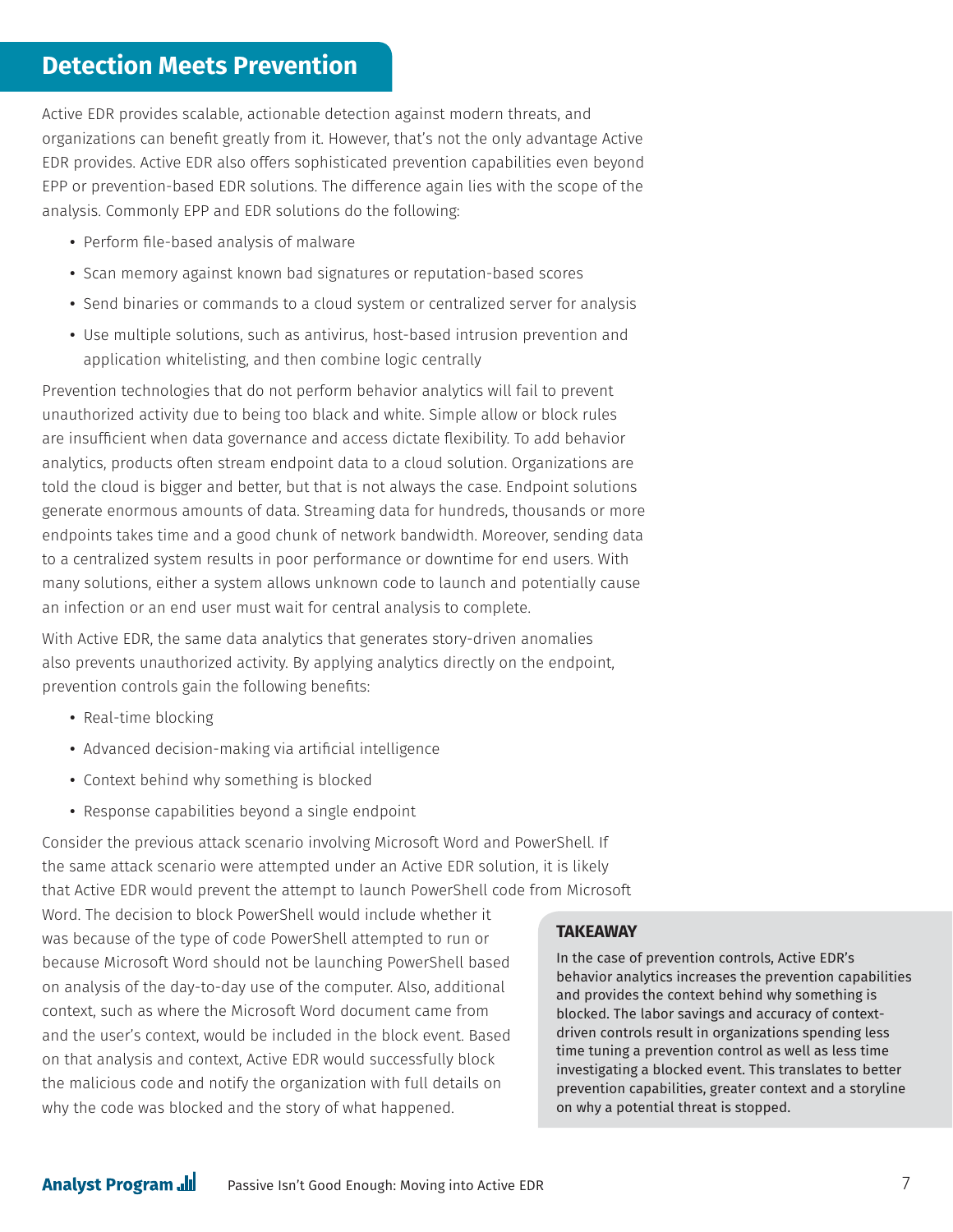### **Conclusion**

Endpoints have the largest digital footprint and capability for detecting and preventing unauthorized use. As discussed throughout this paper, a combination of both detection and prevention is necessary to win in today's world. EPP provides solid prevention capabilities but suffers from weaknesses such as analyzing memory-resident malware. EDR focuses so much on identifying potential incidents that the anomalies it generates are too difficult to keep up with and analyze.

Endpoint products such as EDR and EPP are no longer pure detection or prevention technologies. Instead, they are blending prevention and detection together. Organizations need to consider how well they blend and perform the analyses.

Furthermore, organizations require an endpoint solution that scales, is easy to maintain and provides a comprehensive analysis for detection and advanced prevention capabilities. Active EDR is not a product; it is a solution that offers a combination of EDR and EPP solutions with an emphasis on fixing their current weaknesses.

Knowing this, organizations should perform a self-assessment of their approach to endpoint security and look for Active EDR solutions that fit their environment. A few questions worth asking are:

- Are existing EDR or EPP controls consuming too much time to maintain?
- Will they fail to scale as the organization grows?
- Are red team penetration assessments able to bypass prevention or detection capabilities?
- Is advanced malware a threat the organization is concerned about?
- Is having an alert or anomaly without context an ongoing issue?

If the answer is yes to any of these questions, it may be time to look at alternative controls that include Active EDR. Active EDR is the evolution of EDR and EPP solutions and addresses each of these concerns and more. It is a modern technology that provides real-time threat hunting combined with automated analysis and reports. And it can provide organizations with a scalable, more comprehensive prevention and detection technology.

#### **TAKEAWAY**

Active EDR helps organizations focus on lowering risk. By providing context and a story on why something has occurred, organizations can spend a fraction of the time it typically takes to review or investigate their endpoints.